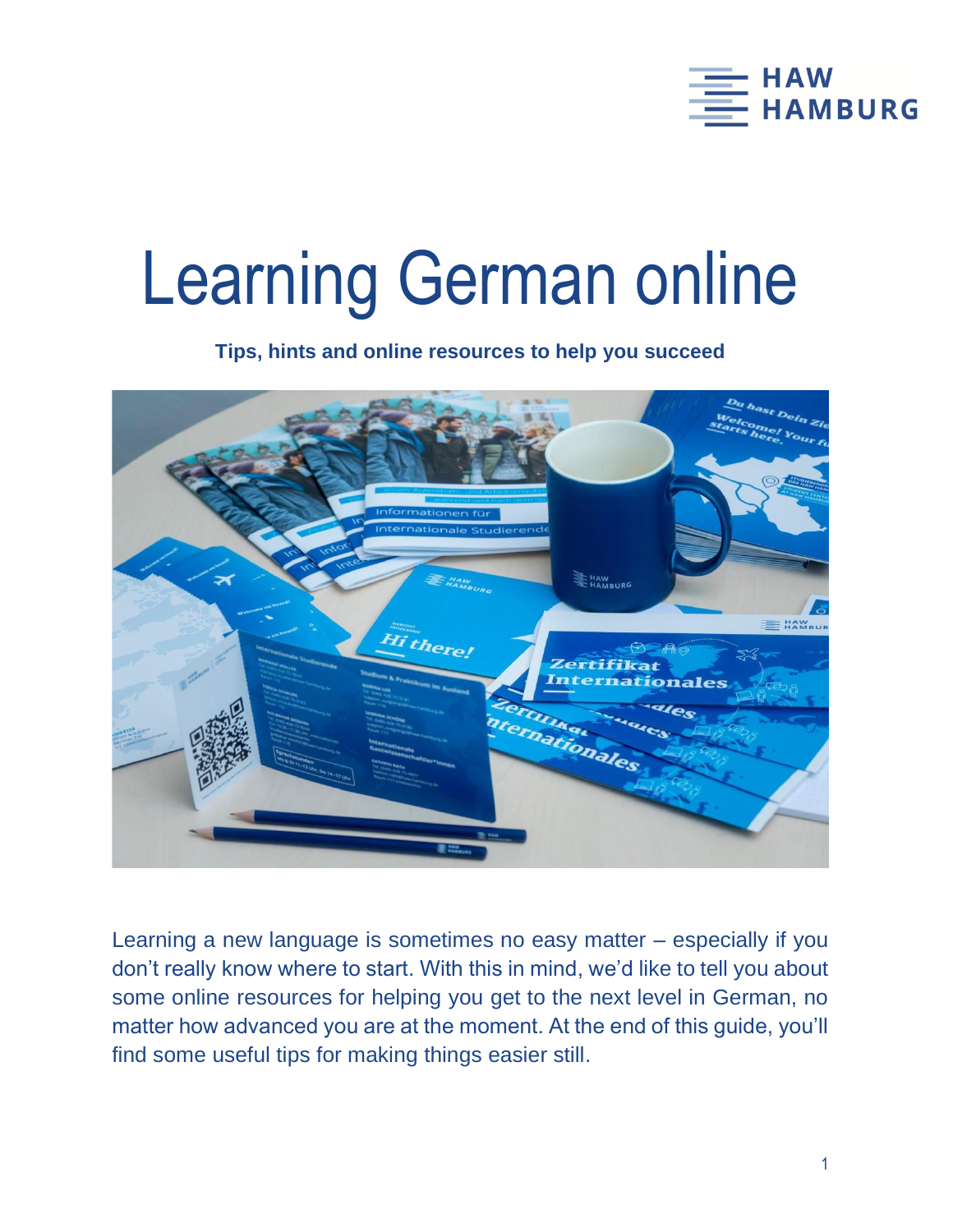#### **ONLINE RESOURCES**



### Free online German courses and practice exercises

If you're interested in doing a German course, the [Deutsche](https://www.dw.com/en/learn-german/s-2469) Welle website is a great first port of call. It's got an overview [of courses by level](https://learngerman.dw.com/en/overview) and a [placement test](https://learngerman.dw.com/en/placementDashboard) for you to do if you're unsure of what level you're at. If you need specific vocabulary, the website's [Deutschtrainer](https://www.dw.com/en/learn-german/deutschtrainer-lektionen/s-32897) has lessons organised by topic rather than level. Deutsche Welle is also a good place to go for [grammar practice,](https://www.dw.com/de/grammatik-%C3%BCben-lokale-pr%C3%A4positionen/l-18764382) including fill-in-the-gaps exercises.

The vhs [learning portal](https://www.vhs-lernportal.de/wws/9.php#/wws/home.php?sid=17596720976053595758973207320620S46b74043) provided by the German organisation of adult and continuing education centres is another source of [German courses](https://deutsch.vhs-lernportal.de/wws/9.php#/wws/deutsch.php?sid=67008786487678343558963676367270S22bc6df5) for a range of levels.

The volunteer centre Freiwilligen Zentrum Hamburg has an online course on [pronunciation, emphasis and sentence contruction](https://www.freiwilligen-zentrum-hamburg.de/abs-online/) in German. You can register to take part by emailing [info@fz-hamburg.de.](mailto:info@fz-hamburg.de)

If you need German for your student job, you might be interested in [these exercises,](https://www.goethe.de/de/spr/ueb/daa.html) provided by the [Goethe-Institut,](https://www.goethe.de/en/spr/ueb.html) around communicating at work.

The [Mehrsprachigkeit und Multikulturalität im Studium](http://www.mumis-projekt.de/mumis/index.php) project has issued some helpful resources including the [UniComm Deutsch](http://www.mumis-unicomm.de/deutsch/) online dictionary of useful German phrases.

## Video and audio

Watching German videos or listening to audio material in German is a great way of familiarising yourself with the language, especially if you struggle with vocabulary or listening skills. There are all sorts of targeted online resources available to help you in this area. The [Deutsche Welle](https://www.dw.com/en/learn-german/s-2469) website has [news bulletins read slowly](https://www.dw.com/de/16052020-langsam-gesprochene-nachrichten/a-53461978) for you to listen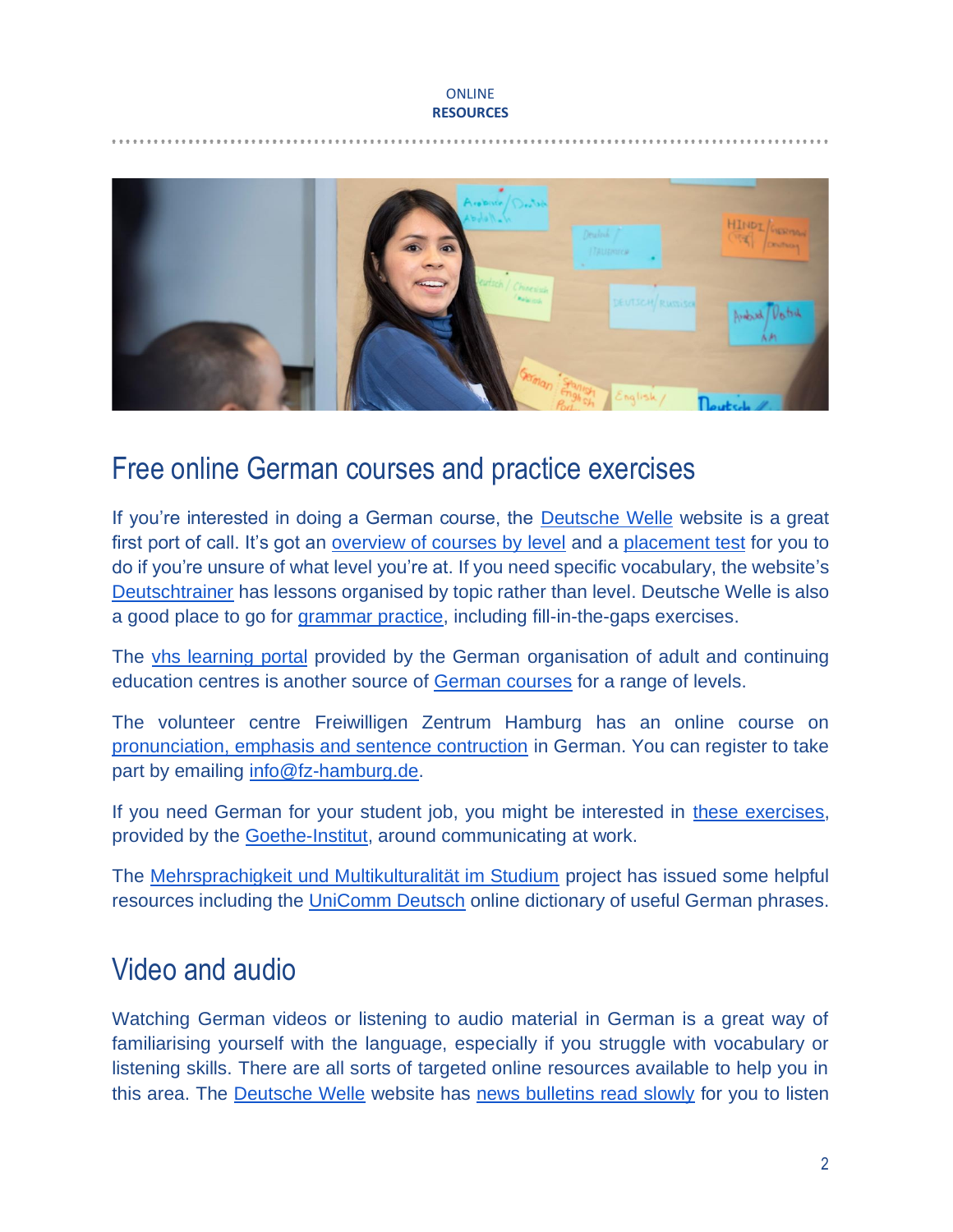to and, if you want, read along with; if you prefer a good drama, there's also a [German](https://www.dw.com/de/deutsch-lernen/jojo-staffel-1/s-31564)  [telenovela](https://www.dw.com/de/deutsch-lernen/jojo-staffel-1/s-31564) to watch. Beginners can enjoy a radio series for levels [A1](https://www.dw.com/en/learn-german/radio-d-teil-1/s-9672) or [A2.](https://www.dw.com/en/learn-german/radio-d-teil-2/s-9673)

There are also two series produced by the **[Goethe-Institut](https://www.goethe.de/en/spr/ueb.html)** available online. [Deutschlandlabor](https://www.goethe.de/de/spr/ueb/dlb.html) explains German culture and debunks popular stereotypes, while [Einstieg](https://www.goethe.de/prj/mwd/en/deu/mse/anl.html) has accompanying practice exercises for you to do. The site has a link to the Youtube channel [24h Deutsch mit Ida,](https://www.youtube.com/24hdeutsch) which features German-language videos with subtitles.

If you're a radio fan, visit the [Deutschlandradio](https://www.deutschlandradio.de/) website – this largely speech-based station is full of interesting content for more advanced learners.

These resources are just a small selection of those available on the websites named above. Take the time to have a good look around and find what works for you.

## Apps and games

If you're a gamer at heart, the [Goethe-Institut](https://www.goethe.de/en/spr/ueb.html) has the ideal resources for you. Why don't you [prevent a kidnapping,](http://www.goethe.de/lrn/pro/maerchen/spiele/index.html) [save a wedding](https://www.goethe.de/prj/mwd/en/deu/azh.html) or click your way through a[n interactive story?](https://www.goethe.de/prj/mwd/en/deu/sbu.html) You won't even notice that you're improving your German while you're having fun.

There are also enjoyable apps available, such as 'Lern Deutsch - [die Stadt der Wörter'.](https://www.goethe.de/en/spr/ueb/led.html)

Again, these are just a few examples – have a browse on the Goethe-Institut site and see what you discover.

## Find a community

It's usually much easier to learn something new if you're doing it with others rather than on your own. Some of the organisations mentioned above run online gateways where you can register free of charge to record your progress and share your experiences with other learners. One of them is the Goethe-Institut's ["Deutsch für Dich"](https://www.goethe.de/prj/dfd/en/home.cfm) community, whose more than 500,000 members can talk online in forums and a private chat function – whatever your question, there's sure to be someone who knows the answer.

You can also register free of charge with the [vhs learning portal,](https://www.vhs-lernportal.de/wws/9.php#/wws/home.php?sid=17596720976053595758973207320620S46b74043) where you can set up a profile and work with a tutor who'll check your German writing.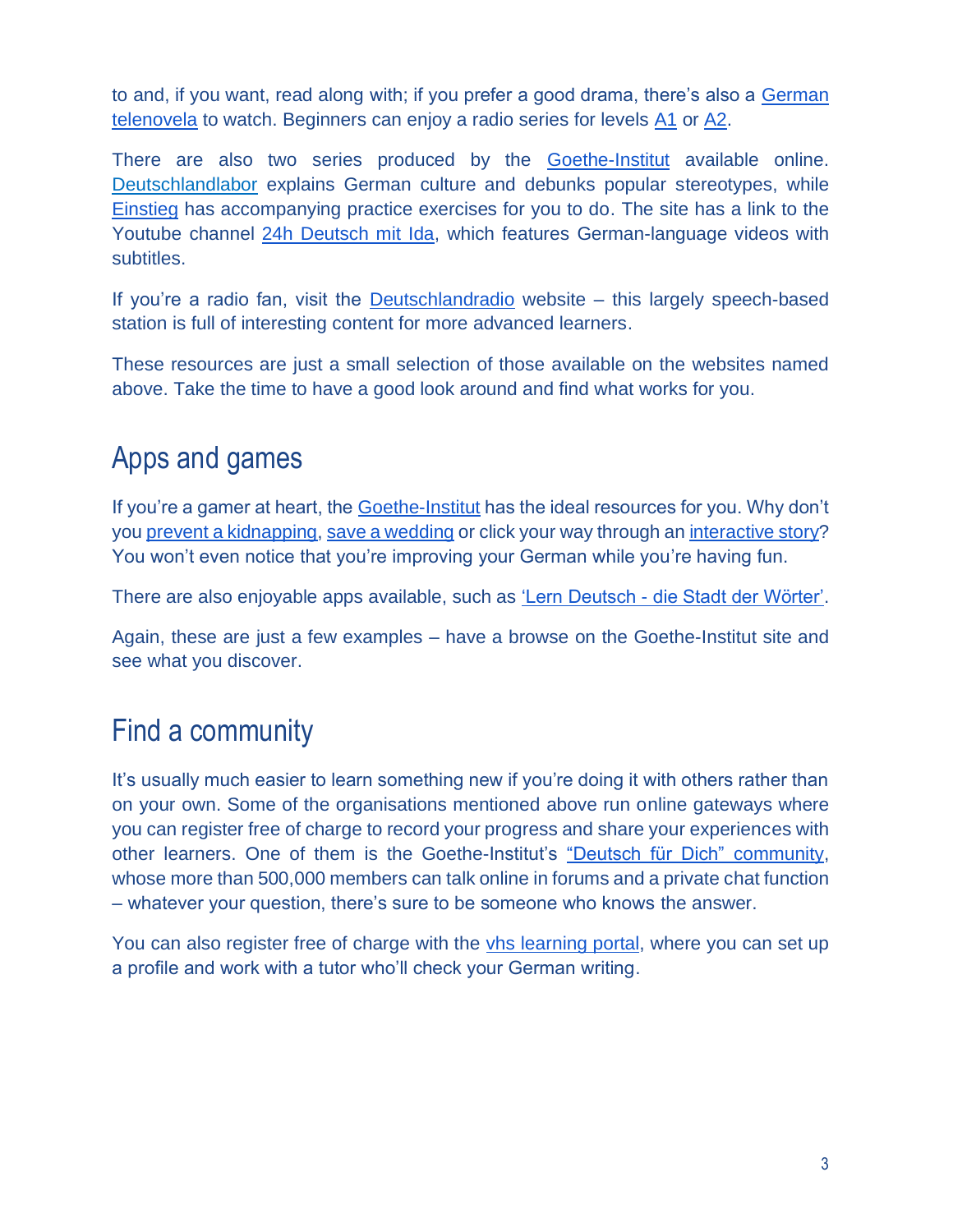#### TIPS **AND HINTS**



If you want all these resources to have an optimum effect, you need to make sure you are learning proactively and productively. Here are some hints for making the most of your learning opportunities.

## **Listening**

Watching films and series in German is a fun and highly effective way of training your listening comprehension skills. As well as watching the series mentioned above, you can make use of streaming services such as [Netflix](https://www.netflix.com/de) and [Amazon Prime Video,](https://www.amazon.de/Amazon-Video/b?node=3010075031) which usually provide subtitles. You should try and watch series produced in German-speaking countries rather than dubbed series from elsewhere; their more natural usage and sound will help you understand 'real-life' German better.

Why not dive down a German [Youtube](https://www.youtube.com/?gl=DE) rabbit hole? If you're interested in a specific topic, just enter the search term in German and enjoy exploring the thousands of results. After you've done this a few times, your homepage will feature mostly German-language videos, which will make finding interesting material even easier. If you struggle with understanding the videos at first, you can use the settings to slow down the speed.

To keep up your language learning on the move, you can download and listen to a wide range of podcasts from free-of-charge services such as **Pocket Casts**, [Castbox](https://castbox.fm/) and the [ARD Audiothek.](https://www.ardaudiothek.de/) Some podcasts, such as [Coffee Break German,](https://radiolingua.com/category/podcast/coffee-break-german/) are specially targeted at German learners; alternatively, you can find podcasts on any topic that interests you.

Just a word of warning to end this section: Because audio and videos are a fun way of improving your German, it can be tempting to spend too much time doing this and end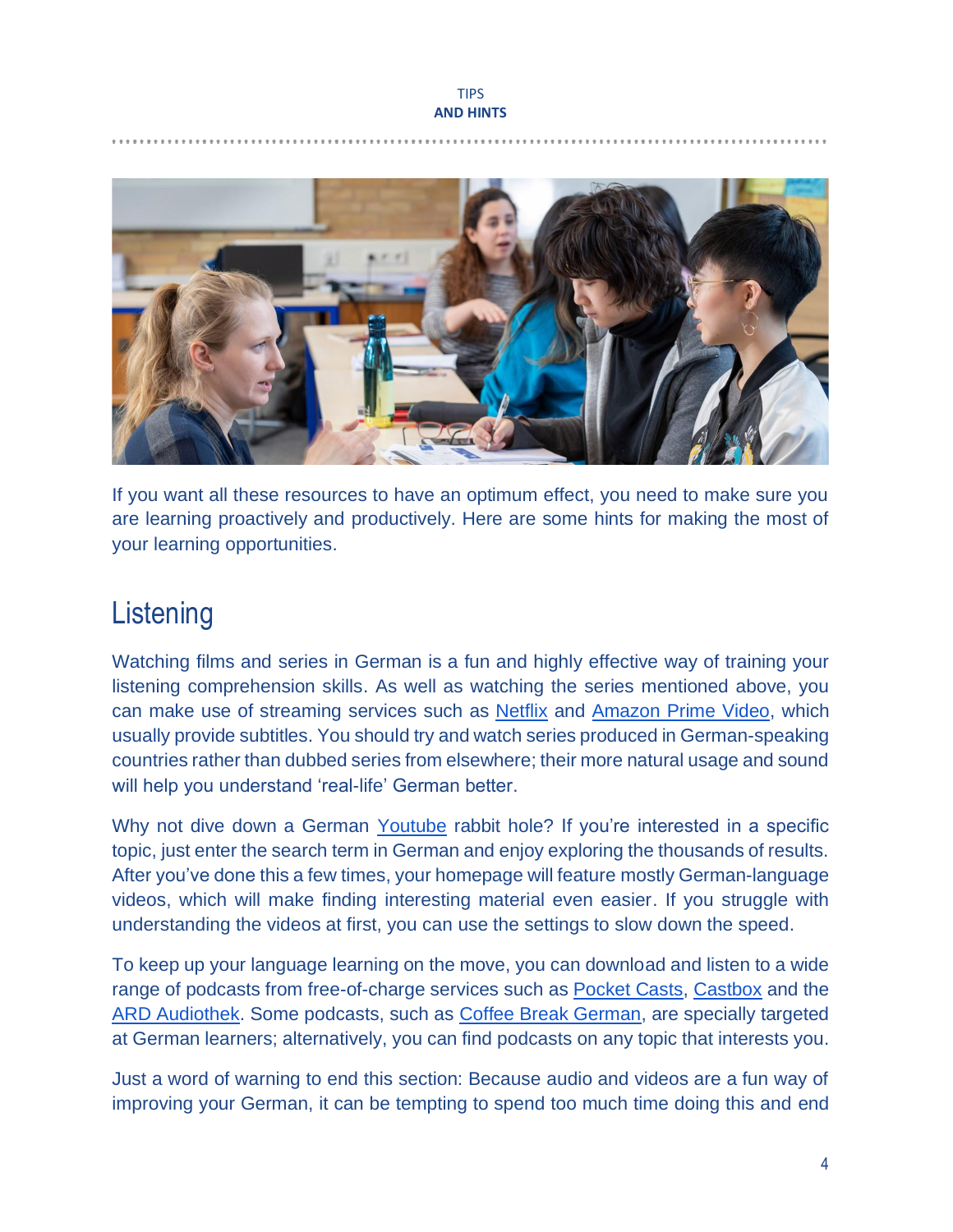up neglecting other, more active skills. For example, if your speaking needs a boost, it's best to take a break from screens now and again and try out other ways of learning.

# **Writing**

Of course, if you want to write, you need to be able to read first! It doesn't have to be books, although they are a great way of improving reading comprehension. Instead, you could [set your phone's language to German](https://www.wikihow.com/Change-the-Language-on-a-Cell-Phone) and use the German [Google](https://www.google.de/) or [Wikipedia](https://www.wikipedia.de/) pages when you want to find something out.

If you're a bookworm, go to a flea market to see what's available or download the [Kindle](https://www.amazon.de/kindle-dbs/fd/kcp)  [app](https://www.amazon.de/kindle-dbs/fd/kcp) for cheap or even free books in German (and other languages).

You can fit writing into your daily routine quite easily; how about writing your shopping lists in German from now on? Keeping a diary in German is also a good idea. As well as extending your vocabulary, it means you learn the exact words you need day to day.

Websites such as [Interpals](https://www.interpals.net/) present opportunities to link up online with German speakers who are keen to learn your language. You can register free of charge and start chatting to others within minutes. Don't forget all the usual internet safety precautions!

# Speaking

If you're still finding it hard to talk to others in German, the [HAW Hamburg language](https://www.haw-hamburg.de/en/international/intercultural-programmes/tandem-partnerships/)  [tandem scheme](https://www.haw-hamburg.de/en/international/intercultural-programmes/tandem-partnerships/) can be a great help. You get together with a native German speaker who wants to learn your language – that way both of you benefit. To take part, both tandem partners need to be at level B1 or above in each language.

If you have any German speakers or learners among your friends, why not suggest that you speak German to each other from now on instead of your language or English? You could either speak German all the time or agree on 'German-only times' – such as the first 15 minutes of any meeting/conversation.

# **Vocabulary**

Making yourself vocabulary flashcards is a really good way of learning new terms, as it helps you to remember them actively rather than just reading through lists of words. Apps can make this easier. One example is [Anki,](https://www.ankiapp.com/) which takes a smart approach to your flashcards – whenever you repeat one, it asks you how easy you found it to remember the word, and sets the frequency of the next repeat in accordance with your answer. For